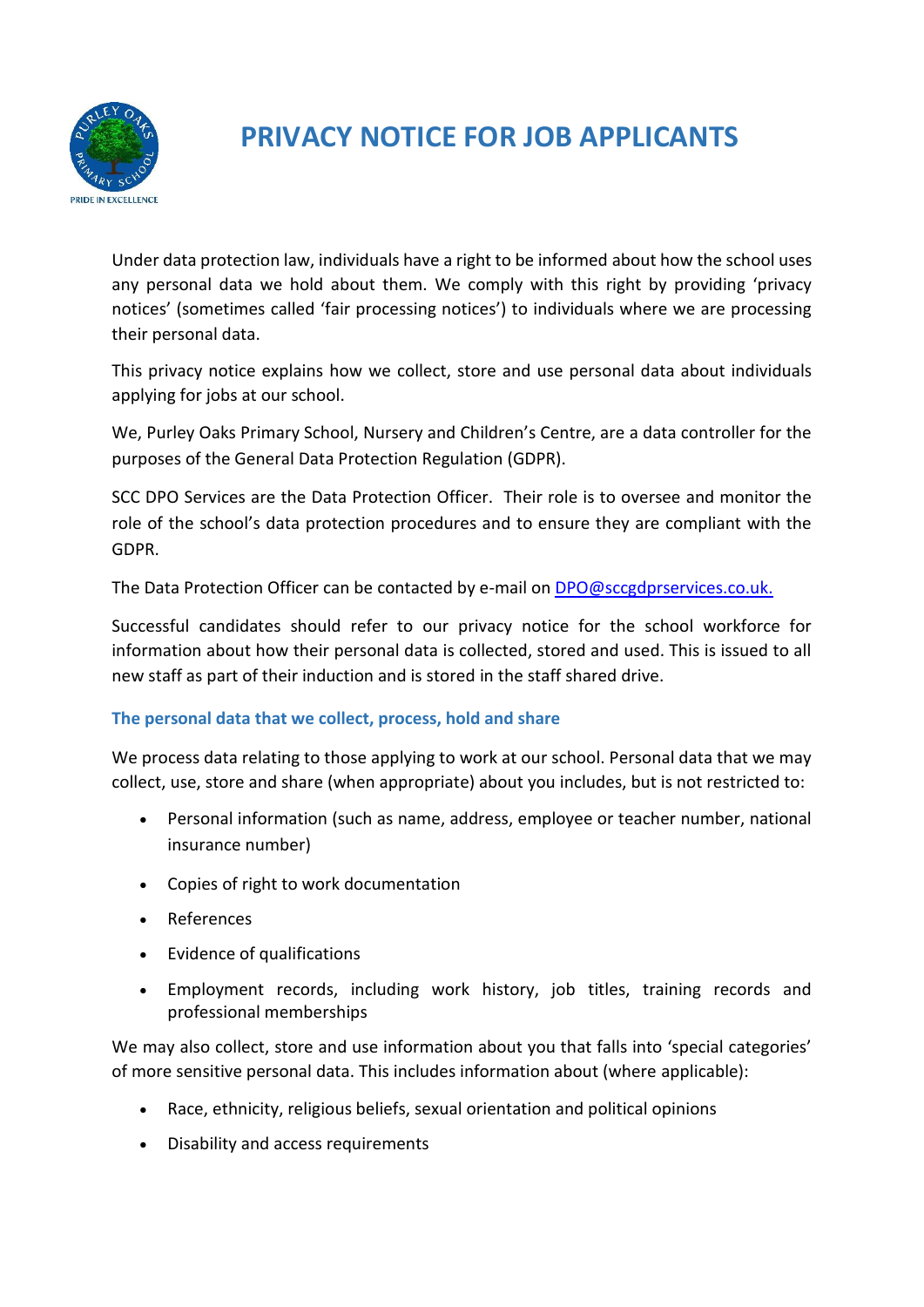### **Why we use this data**

The purpose of processing this data is to aid the recruitment process by:

- Enabling us to establish relevant experience and qualifications
- Facilitating safe recruitment, as part of our safeguarding obligations towards pupils
- Enabling equalities monitoring
- Ensuring that appropriate access arrangements can be provided for candidates that require them

### **Our lawful basis for using this data**

We only collect and use personal information about you when the law allows us to. Most commonly, we use it where we need to:

- Comply with a legal obligation
- Carry out a task in the public interest

Less commonly, we may also use personal information about you where:

- You have given us consent to use it in a certain way
- We need to protect your vital interests (or someone else's interests)

Where you have provided us with consent to use your data, you may withdraw this consent at any time. We will make this clear when requesting your consent, and explain how you go about withdrawing consent if you wish to do so.

Some of the reasons listed above for collecting and using personal information about you overlap, and there may be several grounds which justify the school's use of your data.

### **Collecting this information**

While the majority of the information we collect from you is mandatory, there is some information that you can choose whether or not to provide to us.

Whenever we seek to collect information from you, we make it clear whether you must provide this information (and if so, what the possible consequences are of not complying), or whether you have a choice.

### **How we store this data**

Personal data we collect as part of the job application process at Purley Oaks Primary School, Nursery and Children's Centre is stored in line with the school's GDPR compliant Data Protection Policy and our Records Management Policy.

In accordance with the GDPR, the school does not store personal data indefinitely; data is only stored for as long as is necessary to complete the task for which it was originally collected.

When it is no longer required, we will delete your information in accordance with our Records Management Policy which is in line with the [Information and Records Management Society's](http://irms.org.uk/?page=schoolstoolkit&terms=%22toolkit+and+schools%22)  [toolkit for schools](http://irms.org.uk/?page=schoolstoolkit&terms=%22toolkit+and+schools%22) (see page 42).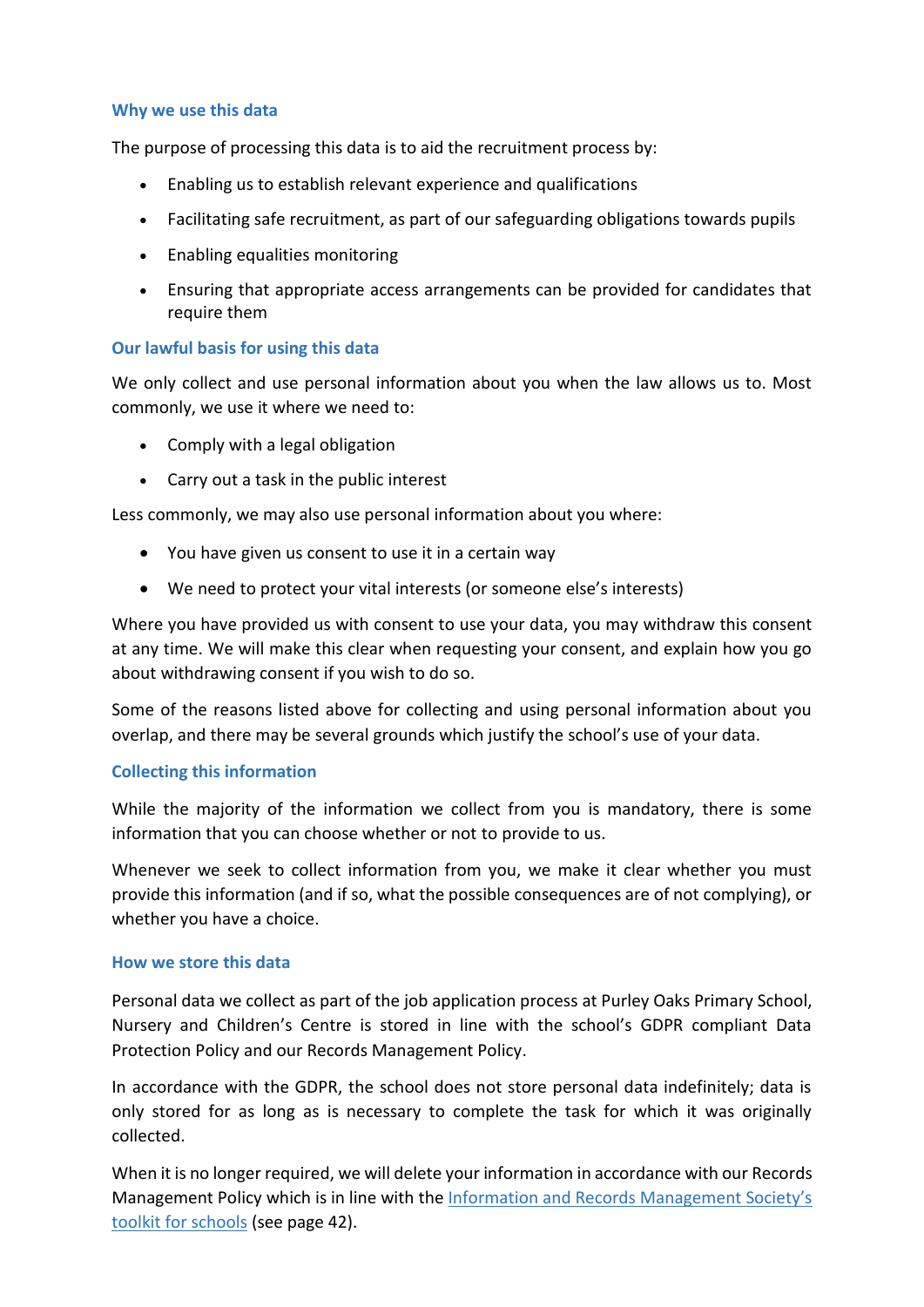## **Data sharing**

We do not share information about you with any third party without your consent unless the law and our policies allow us to do so.

Where it is legally required, or necessary (and it complies with data protection law), we may share personal information about you with:

- Our local authority, Croydon Council to meet our legal obligations to share certain information with it, such as shortlists of candidates for a headteacher position
- Suppliers and service providers  $-$  to enable them to provide the service we have contracted them for, such as HR and recruitment support
- Professional advisers and consultants
- Employment and recruitment agencies

### **Transferring data internationally**

Where we transfer personal data to a country or territory outside the European Economic Area, we will do so in accordance with data protection law.

### **Requesting Access to your personal data**

Individuals have a right to make a 'subject access request' to gain access to personal information that the school holds about them.

If you make a subject access request, and if we do hold information about you, we will:

- Give you a description of it
- Tell you why we are holding and processing it, and how long we will keep it for
- Explain where we got it from, if not from you
- Tell you who it has been, or will be, shared with
- Let you know whether any automated decision-making is being applied to the data, and any consequences of this
- Give you a copy of the information in an intelligible form

You may also have a right for your personal information to be transmitted electronically to another organisation in certain circumstances.

To make a request for your personal information, please contact the school via email: [dataprotection@purleyoaks.croydon.sch.uk](mailto:dataprotection@purleyoaks.croydon.sch.uk) or speak to our data protection compliance officer.

### **Your other rights regarding your data**

Under data protection law, individuals have certain rights regarding how their personal data is used and kept safe. You have the right to:

 Object to the use of your personal data if it would cause, or is causing, damage or distress